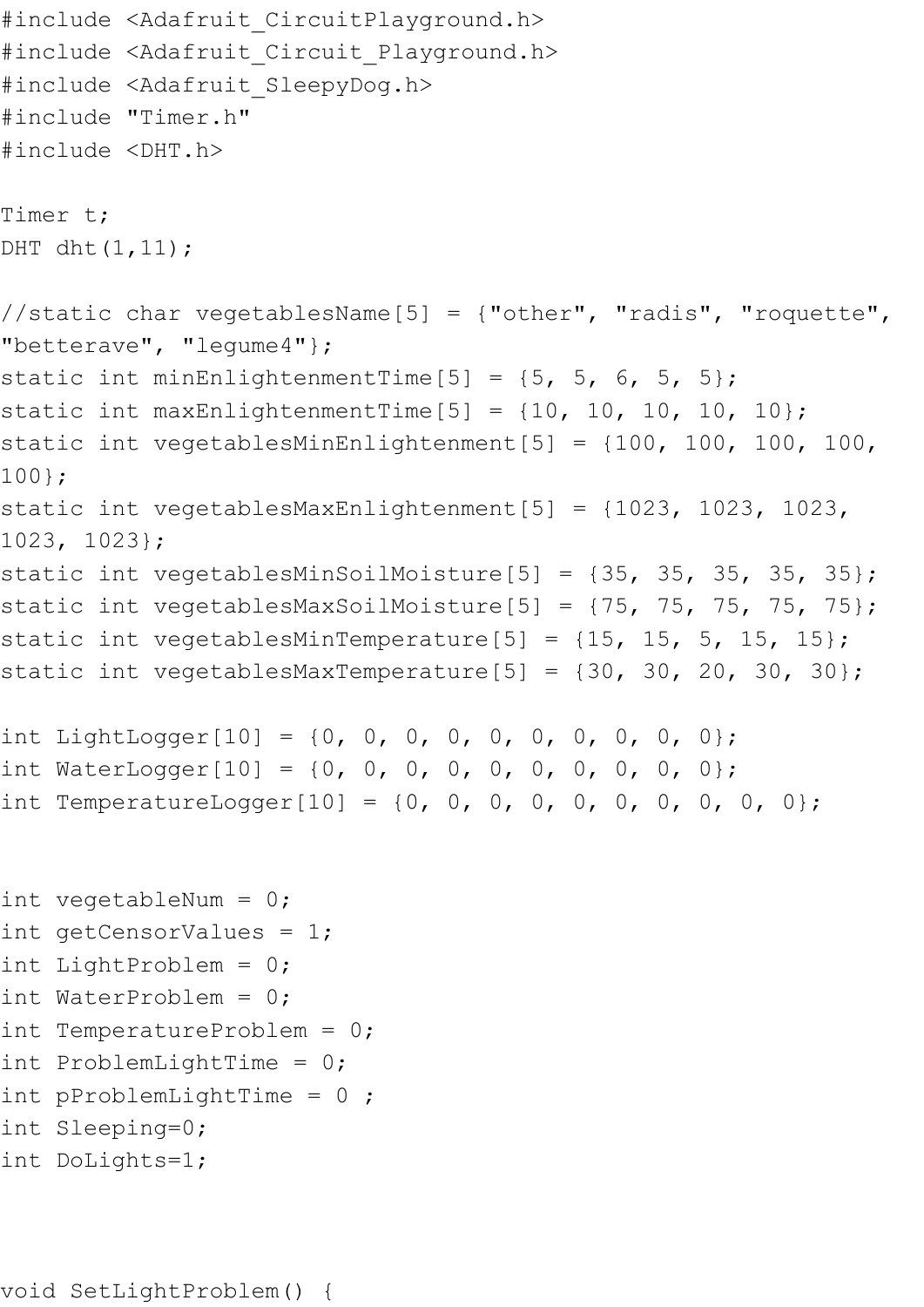```
 int LightLevel = CircuitPlayground.lightSensor();
  Serial.print("l ");
   Serial.println(LightLevel);
  if (LightLevel < vegetablesMinEnlightenment[vegetableNum])
     LightProblem=1;
  else if (LightLevel > vegetablesMaxEnlightenment[vegetableNum])
     LightProblem=2;
   else
     LightProblem=0;
}
void AddLightToLogger() {
  for(int i=1; i<10; ++i)
    LightLogger[i]=LightLogger[i-1];
   LightLogger[0]=CircuitPlayground.lightSensor();
}
void SetMoistureProblem() {
  int MoistureLevel = dht.readHumidity();
   Serial.print("m ");
   Serial.println(MoistureLevel);
   if (MoistureLevel < vegetablesMinSoilMoisture[vegetableNum])
    WaterProblem=1;
   else if (MoistureLevel > 
vegetablesMaxSoilMoisture[vegetableNum])
    WaterProblem=2;
  else
     WaterProblem=0;
}
void AddMoistureToLogger() {
  for(int i=1; i<10; ++i)
    WaterLogger[i]=WaterLogger[i-1];
 WaterLogger[0]=CircuitPlayground.readCap(1)*1000./65536.;
}
void SetTemperatureProblem() {
  float TemperatureLevel = CircuitPlayground.temperature();
   Serial.print("t ");
   Serial.println(TemperatureLevel);
```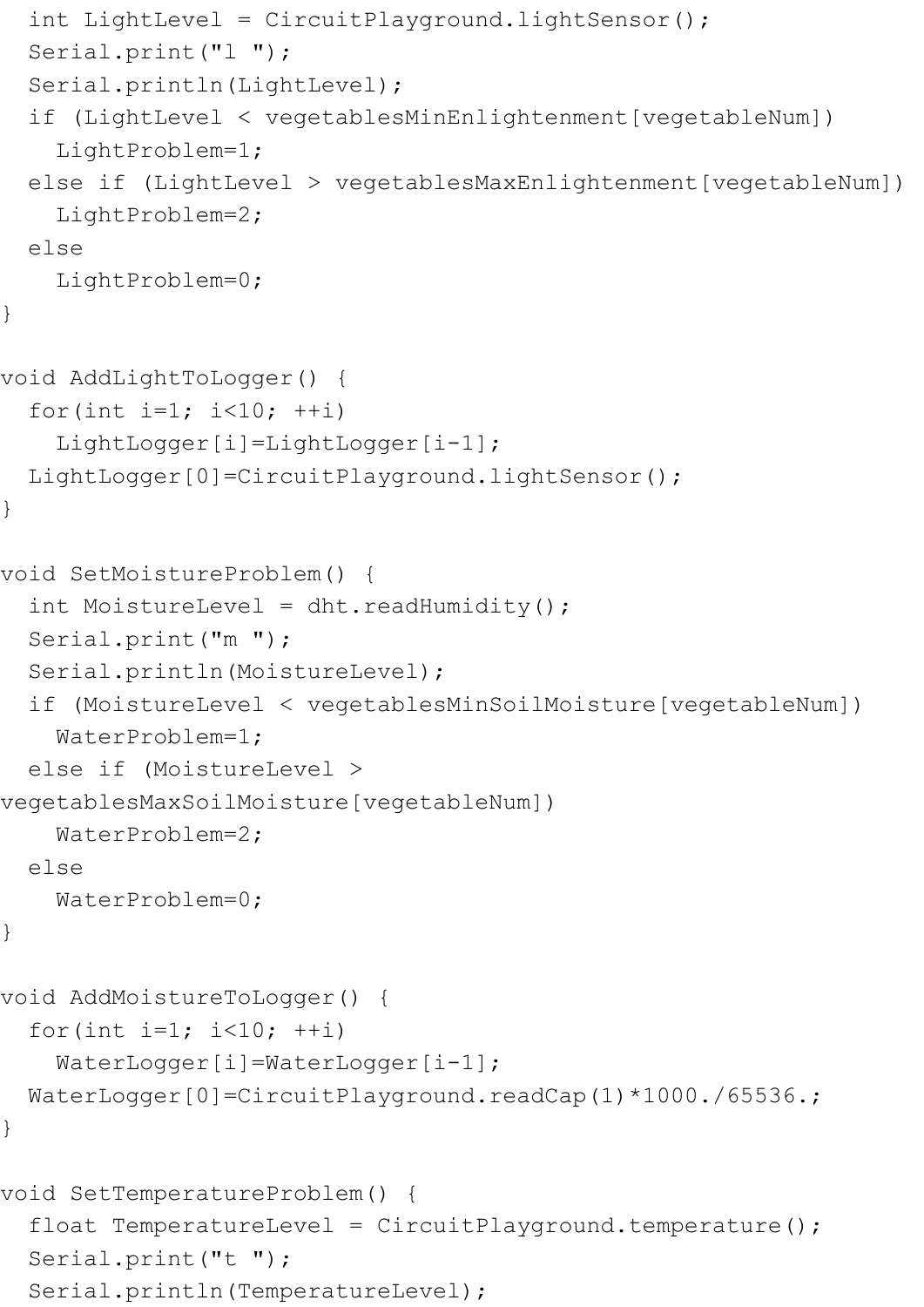```
 if (TemperatureLevel < vegetablesMinTemperature[vegetableNum])
     TemperatureProblem=1;
   else if (TemperatureLevel > 
vegetablesMaxTemperature[vegetableNum])
     TemperatureProblem=2;
  else
     TemperatureProblem=0;
}
void AddTemperatureToLogger() {
 for(int i=1; i<10; ++i)
    TemperatureLogger[i]=TemperatureLogger[i-1];
   TemperatureLogger[0]=CircuitPlayground.temperature();
}
void SetStripColor(int R, int G, int B, int dt) {
  for (int i=0; i<10; i++)
    CircuitPlayground.strip.setPixelColor(i, R, G, B);
  CircuitPlayground.strip.show();
  delay(dt);
}
void SetLights() {
   if (not CircuitPlayground.slideSwitch())
     return;
  if (LightProblem > 0 && (WaterProblem > 0 && TemperatureProblem 
> 0))
     ProblemLightTime = 500;
  else if (LightProblem > 0 || (WaterProblem > 0 || 
TemperatureProblem > 0))
     ProblemLightTime = 1500;
  else if (LightProblem == 0 && (WaterProblem == 0 && 
TemperatureProblem == 0)) {
    SetStripColor(0, 255, 0, 0);
     ProblemLightTime = 0;
   } else
     ProblemLightTime = 750;
  if (LightProblem == 1) {
     CircuitPlayground.strip.setBrightness(2);
```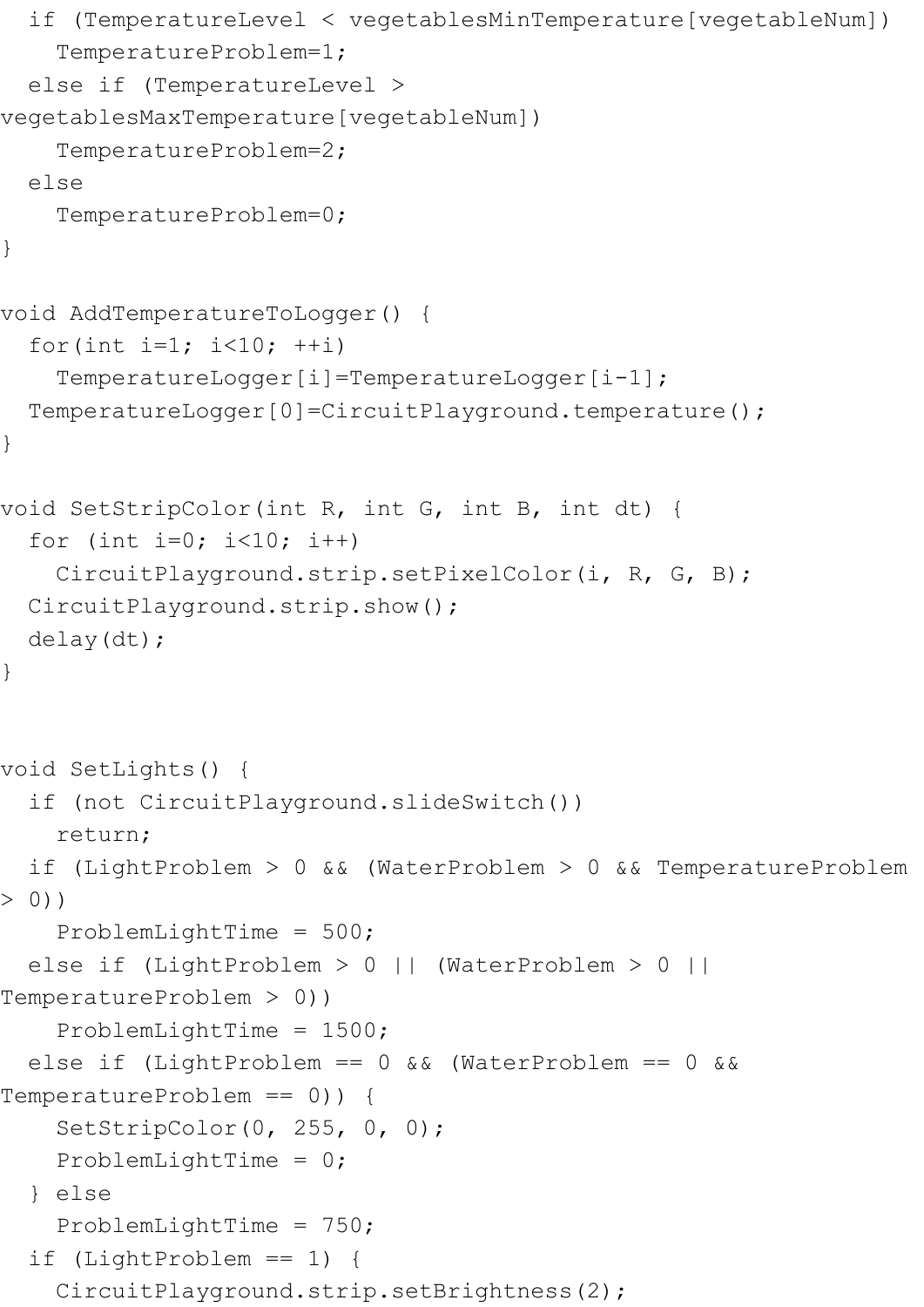```
 SetStripColor(143, 110, 110, ProblemLightTime);
     CircuitPlayground.strip.setBrightness(5);
   }
  else if (LightProblem == 2)
    SetStripColor(255, 255, 0, ProblemLightTime);
   if (WaterProblem == 1)
    SetStripColor(255, 75, 0, ProblemLightTime);
   else if (WaterProblem == 2)
    SetStripColor(0, 0, 255, ProblemLightTime);
   if (TemperatureProblem == 1)
     SetStripColor(255, 0, 128, ProblemLightTime);
   else if (TemperatureProblem == 2)
    SetStripColor(255, 0, 0, ProblemLightTime);
void SetVegetable() {
 if ((CircuitPlayground.readCap(2)) \geq (100)) vegetableNum=1;
  else if ((CircuitPlayground.readCap(12)) >= (100))
     vegetableNum=2;
 else if ((CircuitPlayground.readCap(6)) >=(100))
     vegetableNum=3;
 else if ((CircuitPlayground.readCap(9)) >=(100))
    vegetableNum=4;
 else if ((CircuitPlayground.readCap(10)) >= (100))
    vegetableNum=5;
void SleepFor(float seconds) {
  for (int i=0; i<seconds/4; i++)
    Watchdog.sleep(4000);
}
void setup() {
  CircuitPlayground.begin();
   Serial.begin(9600);
  dht.begin();
  CircuitPlayground.strip.setBrightness(5);
     for(int j=0; j<333; ++j) {
      for(int i=0; i<10; ++i)
```
}

}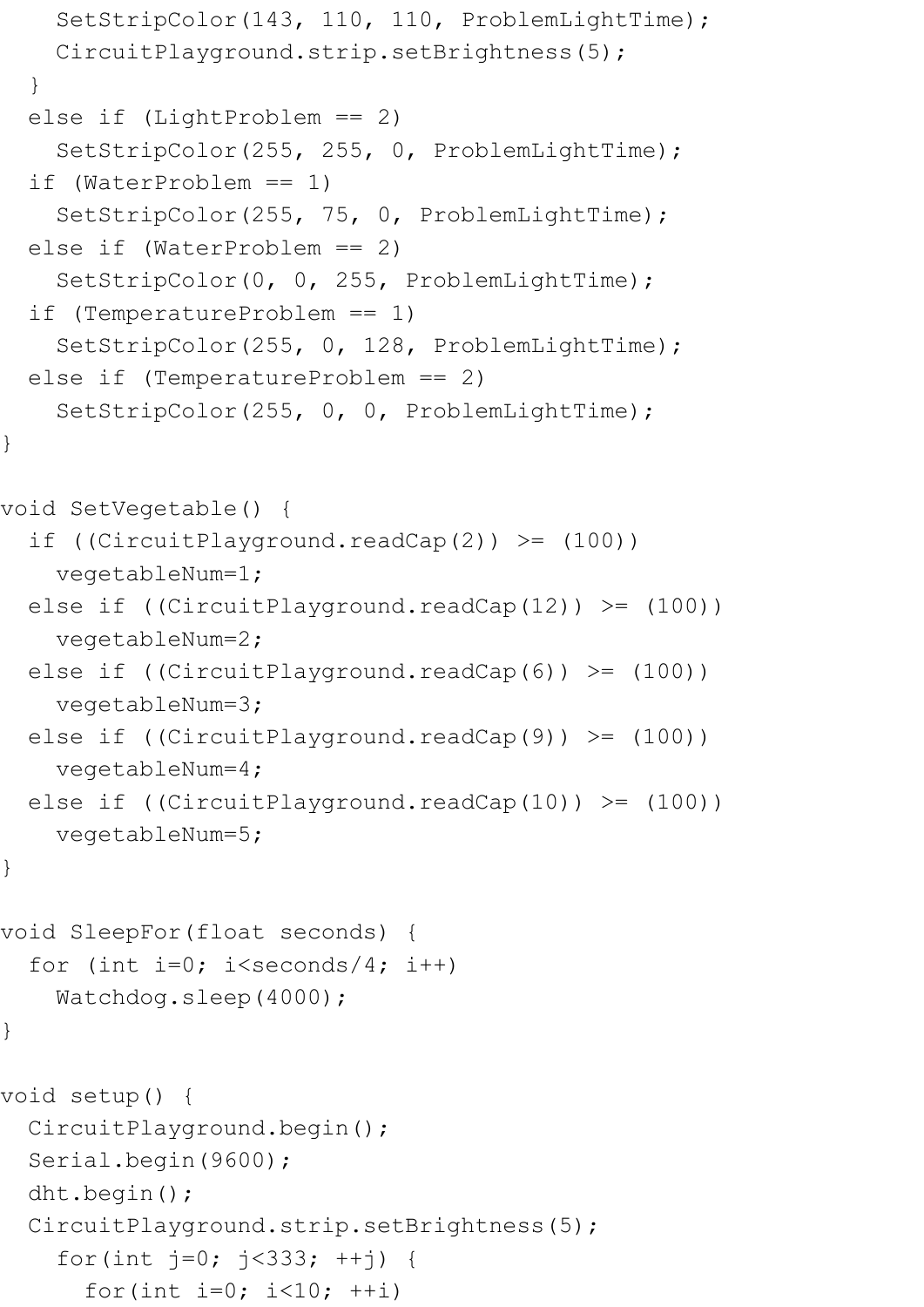```
 CircuitPlayground.strip.setPixelColor(i, 
CircuitPlayground.colorWheel(((i * 256 / 10) + j) & 255));
       CircuitPlayground.strip.show();
       delay(3);
     }
  for(int i=0; i<10; ++i) {
    LightLogger[i] =(vegetablesMinEnlightenment[vegetableNum]+vegetablesMaxEnlightenme
nt[vegetableNum])/2;
    WaterLogger[i] =(vegetablesMinSoilMoisture[vegetableNum]+vegetablesMaxSoilMoisture
[vegetableNum])/2;
     TemperatureLogger[i] = 
(vegetablesMinTemperature[vegetableNum]+vegetablesMaxTemperature[v
egetableNum])/2;
 }
  pinMode(3, INPUT);
  t.every(360 * 1000UL, SetMoistureProblem);
  t.every(360 * 1000UL, AddMoistureToLogger);
  t.every(1800 * 1000UL, SetTemperatureProblem);
  t.every(1800 * 1000UL, AddTemperatureToLogger);
  t.every(7200 * 1000UL, SetLightProblem);
  t.every(7200 * 1000UL, AddLightToLogger);
  CircuitPlayground.clearPixels();
}
Timer sl;
void loop() {
  t.update();
   sl.update();
  if (CircuitPlayground.slideSwitch()) {
     SetMoistureProblem();
     SetTemperatureProblem();
     SetLightProblem();
    SetLights();
     if (Sleeping==1)
       Sleeping=0;
   } else {
     CircuitPlayground.clearPixels();
```